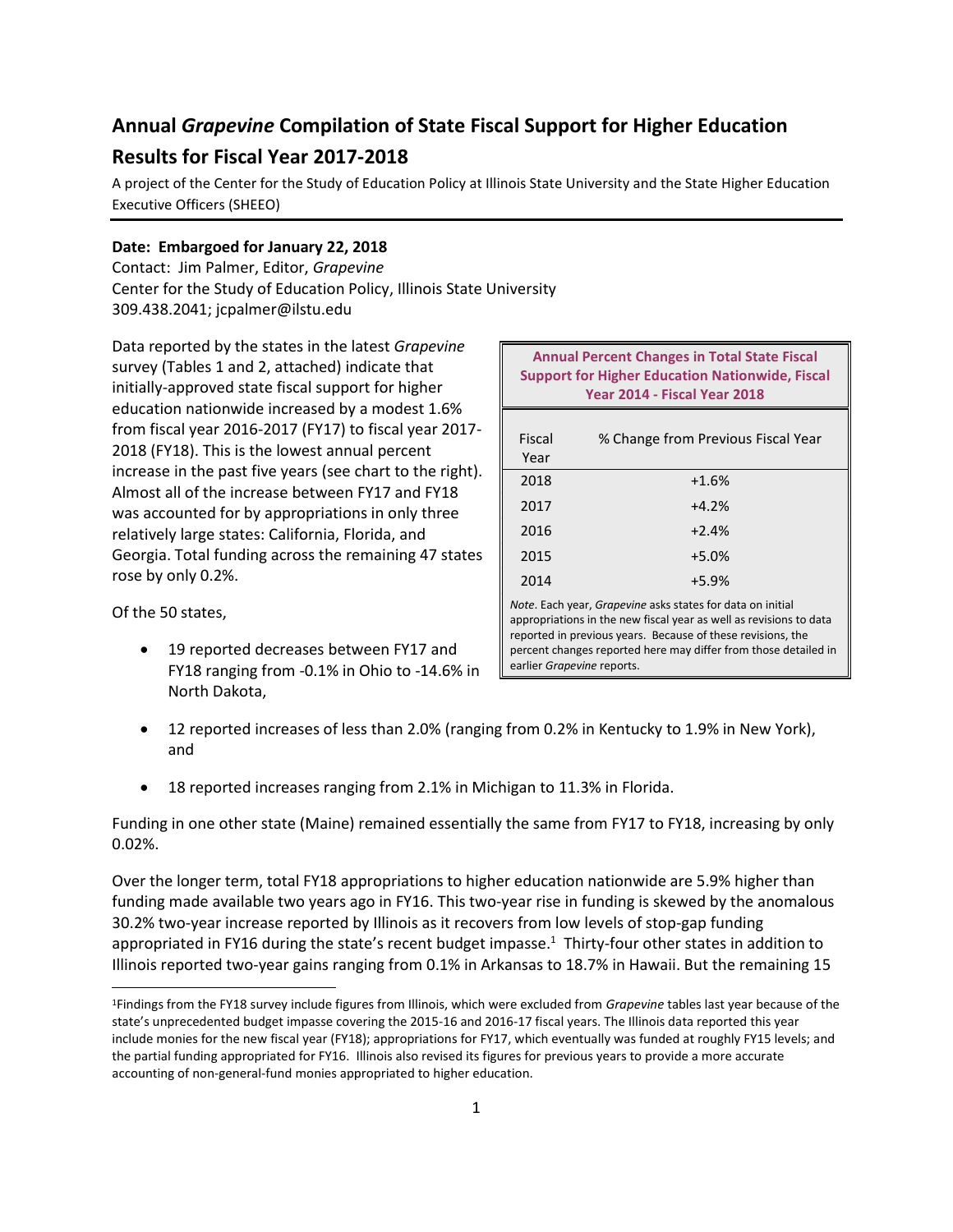states reported that their higher education systems now operate with levels of fiscal support that are 0.1% to 13.3% lower than the fiscal support available in FY16.

In terms of five-year trends, state support for higher education increased by 20.7% from FY13 to FY18. Forty states reported five-year increases ranging from 1.1% to 52.5%. But in 10 states, FY18 fiscal support for higher education is lower than the fiscal support available in FY13. Alaska, West Virginia, and Oklahoma experienced the largest five-year declines from FY13 to FY18: 12.2%, 14.5%, and 20.6%, respectively.

### **Other Jurisdictions**

FY18 marks the second year *Grapevine* has included Washington, DC in its survey. The data reported by the District of Columbia exclude federal appropriations and reveal one-year, two-year, and five-year gains in local tax support of 2.0%, 8.7%, and 3.7%, respectively.

Last year, *Grapevine* also reported data for Puerto Rico. But in the wake of Hurricane Maria, FY18 Puerto Rico data are not yet available. *Grapevine* tables will be updated when the data are reported.

#### **About** *Grapevine*

*Grapevine* data are collected annually as a joint project of the Center for the Study of Education Policy at Illinois State University and the State Higher Education Executive Officers (SHEEO). Tables summarizing the results of the FY18 *Grapevine* survey can be found at the *Grapevine* website:

## <https://education.illinoisstate.edu/grapevine/>

The FY18 data were collected by Sophia Laderman of SHEEO employing an instrument that consolidates the *Grapevine* survey with the annual survey used by SHEEO in its State Higher Education Finance (SHEF) project [\(http://www.sheeo.org/projects/shef-%E2%80%94-state-higher-education-finance\)](http://www.sheeo.org/projects/shef-%E2%80%94-state-higher-education-finance). Data from the *Grapevine* component of this consolidated instrument were sent to Illinois State University for analysis.

The intent of the *Grapevine* report is to provide a first, tentative look at state higher education funding in the new fiscal year. The FY18 data represent initial allocations and estimates that are subject to change. SHEEO's annual SHEF report focuses on the most recently completed fiscal year and offers a more complete examination of trends in total state support for higher education, factoring in enrollment, tuition, and inflation (among other variables). The SHEF report for FY17 will be released shortly by SHEEO.

*Grapevine* data include both tax and nontax state support for the operation of institutions of higher education as well as for other higher education activities. (Prior to the survey for FY10, *Grapevine* surveys asked for data on state tax appropriations only.) States were asked to provide data for the new fiscal year (2017-2018) as well as revisions (if necessary) to data on file for previous fiscal years. In addition to data on funding for four-year colleges and universities, instructions asked states to include

 sums appropriated for state aid to local public community colleges, for the operation of statesupported community colleges, and for vocational-technical two-year colleges or institutes that are predominantly for high school graduates and adult students;